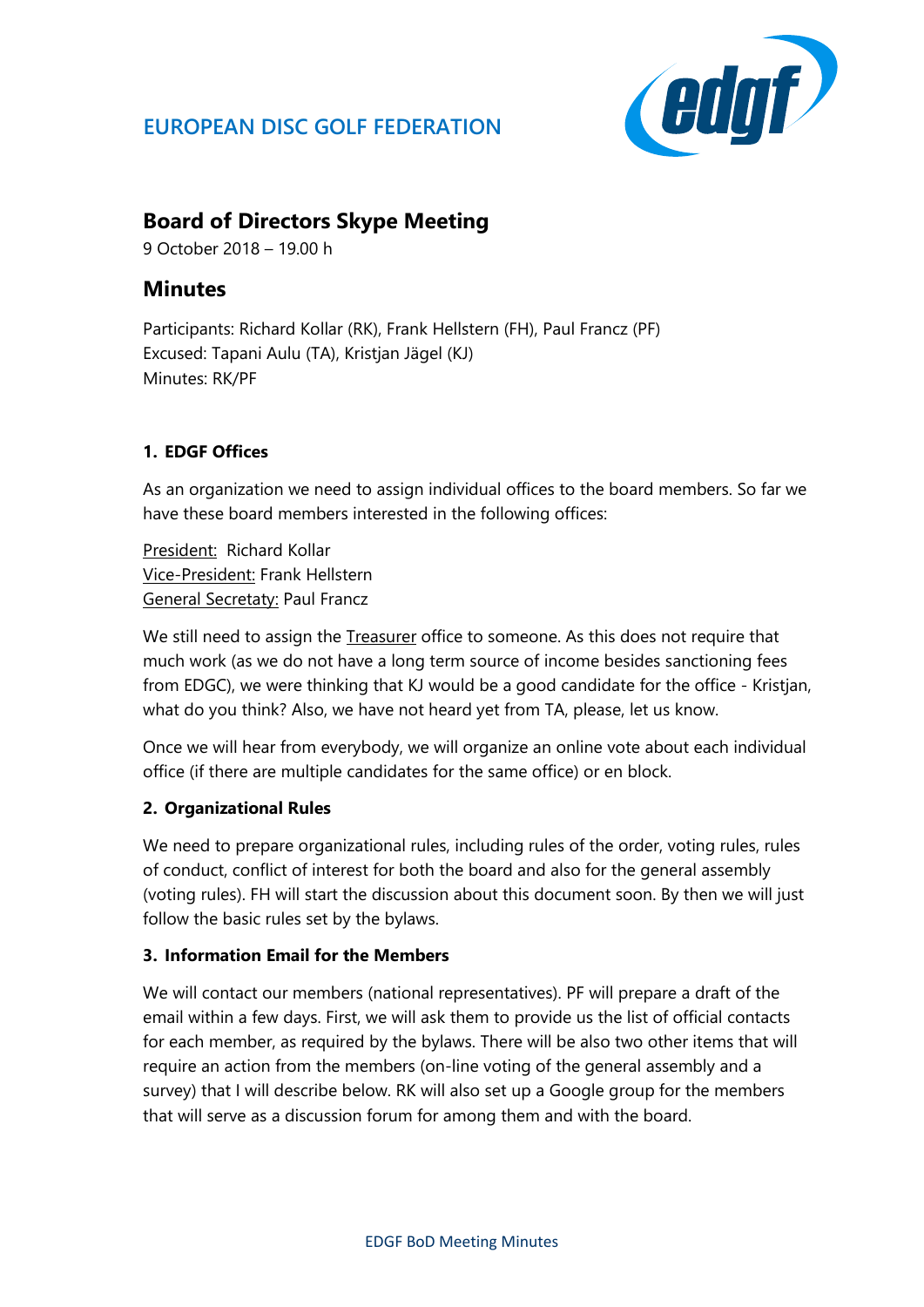# **EUROPEAN DISC GOLF FEDERATION**



## **4. EDGF Website**

RK will send the info to PF about the information on the EDGF website that needs to be updated. Once PF will do that, we will ask all the board members to review the info on the website to spot any remaining changes to be made.

Paul will work over the website in general to bring all technically up-to-date.

#### **5. New EDGF Members**

We have received two EDGF member applications from Portugal and Latvia. RK and PF will submit the applications to the board for a review. If we approve the applications, then we submit them to the general assembly for an online vote. Countries, which are not yet applied for a membership should be contacted again, ->RK.

#### **6. Goals of EDGF**

During the teleconference we have identified as our first major goal to actually identify the goals of EDGF. There was a brief discussion what these may be but only very brief. What we will do next is the following. First, we schedule the next teleconference (possibly during the week October 29 - November 2) via doodle (RK or PF will set it up). The next teleconference will be devoted solely to the discussion of the future goals of EDGF.

Before the telco, each board member will prepare his personal list of goals that he wants EDGF to focus on and achieve. Each board member will prepare this short list (just a simple itemized list with very brief explanation) in written form and share it with the other board members a few days before the teleconference.

Then during the telco we will discuss it and we will try to find the common goals of the board as a whole and prioritize individual goals. Once again, this should be discussion only about the goals, not the realization, how to achieve the goals is up to a different discussion. We just first need to identify the role of EDGF and its goals so well, that we will be able to communicate it to our members and to the public. Please, fill in the doodle once it will be set up. And, you can start thinking about the goals of EDGF right away.

### **7. European Championships (EDGC)**

One of the biggest assets of EDGF is the European Championships. The EDGC committee has been already set and is ready to work. We as a board should closely monitor the development. We have agreed yesterday to appoint PF as the **EDGF board liaison** on the EC committee. Furthermore, we will prepare a survey for our members (country representatives) on feedback on EDGC 2018 with a potential outlook for the future. Richard will prepare a first version of the survey in a Google doc and then the whole board will comment it and improve it. The survey should be ready by mid November.